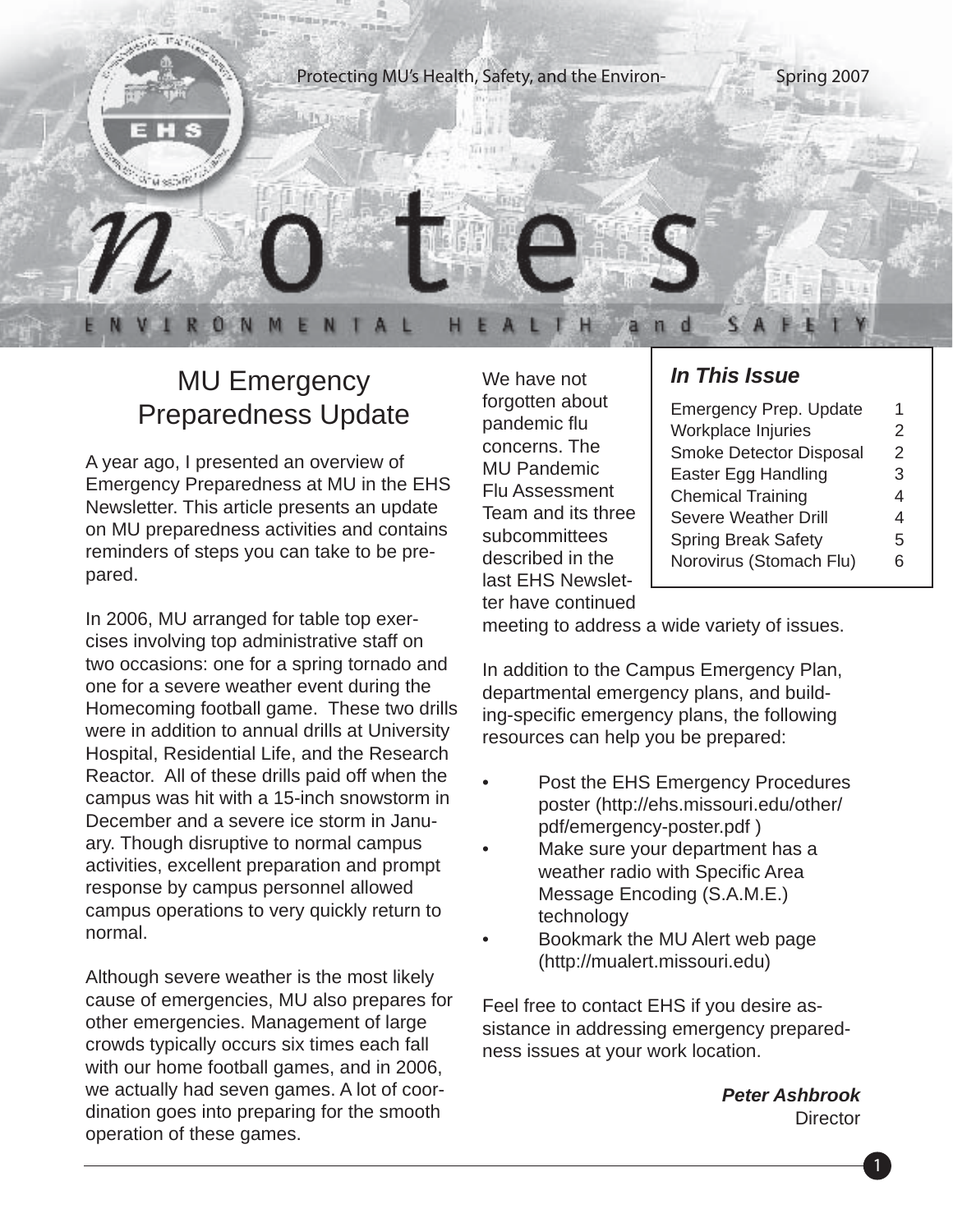#### D*irector's* D*esk* **Workplace Injuries**

Three years ago I was appointed as the MU representative on a Systemwide task force to address Workers Compensation costs. The driver for this task force was the fact that Workers Comp costs showed a very large increase in Fiscal Year 2003 over the previous year. For MU, the increase was over 80% in one year.

The task force reviewed a lot of statistics and discussed various approaches to reduce Workers Comp costs. We settled on two preventive initiatives: establishing a contract with a loss control (safety) consultant to enhance campus safety programs and to implement a post-offer employee testing program.

The loss control consultant began work at MU in July 2005 and focused his efforts on enhancing safety programs in Campus Facilities, Campus Dining and Residential Life, which have the largest number of employees. In addition, the consultant has made preliminary contacts with several other departments. Areas of emphasis have included implementation of an injury review program, slip resistant shoes, and ergonomic assessments.

The employee testing program is still under development, but is expected to be implemented for some positions later this year. The purpose of the program is to make sure that new employees are physically capable of performing the jobs for which they are hired. For example, if employees are expected to be required to lift 50 pounds on occasion,

they should be able to do so without injury.

Injury statistics are affected by a lot of variables, so one needs to be careful not to over interpret the data. Fortunately, Workers Comp costs have been dropping since the high year of FY03 and in fact, the MU data for FY06 showed that costs were about half of those incurred in FY03. This is good not just for MU, but for employees, too, since there are either less injuries or less severe injuries than in the past.

Continued improvement in control of Workers Comp costs will depend on preventing accidents and injuries. This will require cooperation on the part of supervisors and workers to make sure that hazardous conditions are understood and appropriate work practices are identified to prevent accidents and injuries. I encourage everyone to remember that EHS can be a resource in making safety improvements; however, everyone is responsible for safety.

#### *Peter Ashbrook*

#### Disposal of Smoke Detectors at MU

Residence halls and most other campus buildings have smoke detectors. These detectors have a specific life span and will at some point need to be replaced. The question has come up as to what to do with the old smoke detector? To answer this question it is helpful to know a bit about the workings of a common smoke detector.

Smoke detectors basically have two (Continued on page 3)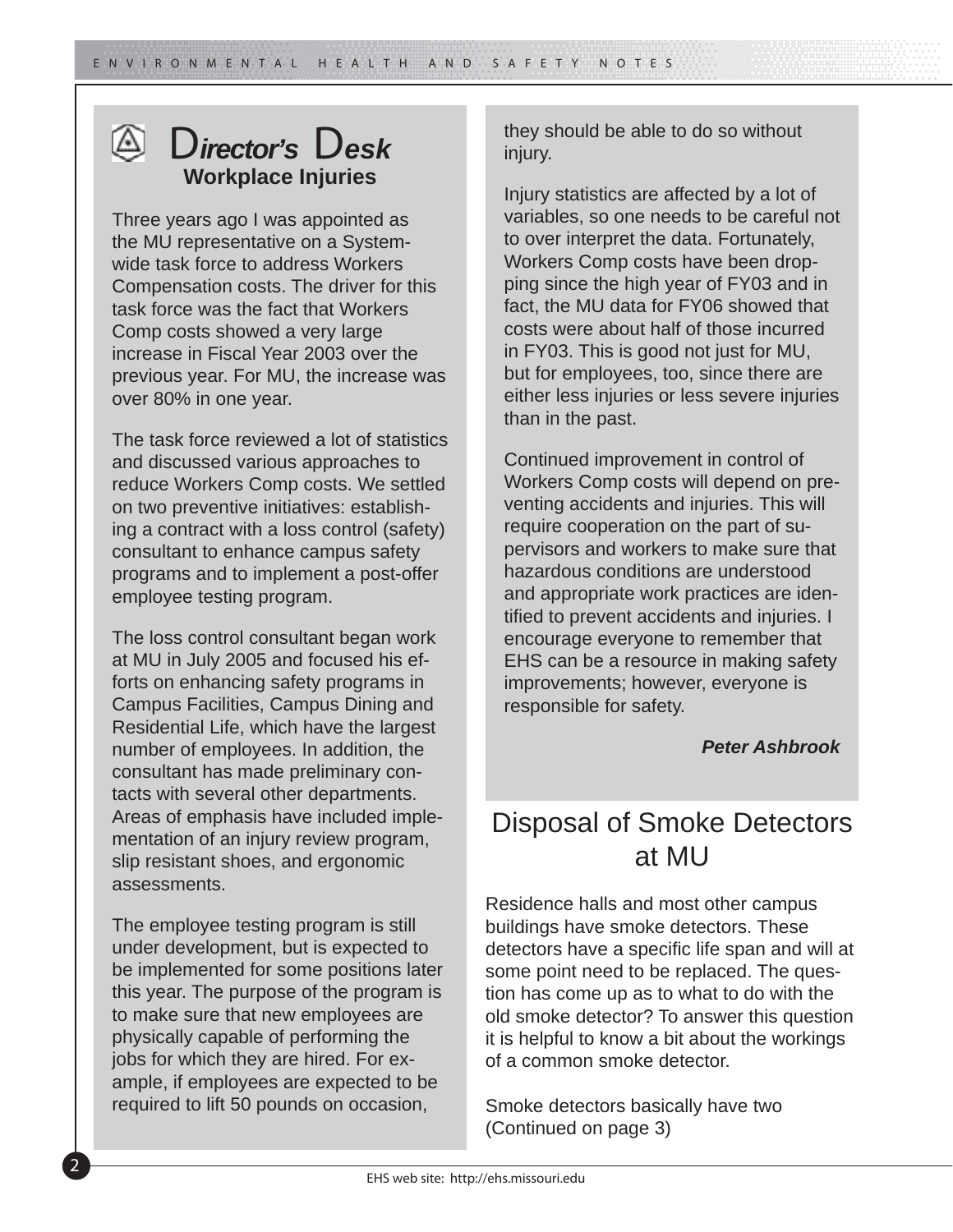components: a sensor to detect smoke and an alarm. The detector can run off of a 9 volt battery or be wired into house current. The most common type of smoke detector is known as an ionizing detector. This type has a small amount of a radioactive isotope, Americium-241.The detector itself is simply two metal plates with the voltage running across them and the radioactive source. The Americium ionizes or negatively charges the oxygen in the detector while the electrical current over the plates forms a positive charge. When smoke enters the detector it reacts with this ionized oxygen and disrupts the balance between the negative and positive charges. This reaction causes the current to drop and the sensor sets off the alarm. This is why it is important to replace batteries on a regular basis to maintain this balance in the detector.

There is only a very small amount of radioactive material in a smoke detector and the type of radiation emitted can easily be completely shielded by a sheet of paper. Since the amount of Americium-241 is so small and the life saving benefits of a smoke detector are so great the Nuclear Regulatory Commission will allow you to dispose of used smoke detectors in your home as regular trash without any restrictions.

Since MU has the potential for significant numbers of used smoke detectors to be generated, we would prefer that you contact EHS at 882-7018 for collection and disposal. Additionally, for home disposal, the City of Columbia would prefer you take all used smoke detectors to the city's Household Hazardous Waste Facility behind the city power plant.

### Easter Egg Handling Food Safety Tips

Consider using plastic eggs for the Easter egg hunt instead of hard-boiled eggs. It is safer to treat colorful hard-boiled Easter eggs as disposable decorations, not food. If you do use real eggs as part of your family's Easter tradition, follow these simple safety measures to help keep dyed Easter eggs safe to eat:

- Wash hands thoroughly with warm, soapy water before handling the eggs.
- Eggs should be cooked until the yolks and whites are firm.
- Cool eggs quickly, either under cold running water or in an ice bath.
- When coloring eggs, use a food-safe dye.
- Do not decorate, hide, or eat cracked eggs.
- Refrigerate eggs (41°F or below) until you are ready to hide them.
- Choose hiding places with care, avoiding areas where the eggs could come in contact with harmful bacteria or chemicals.
- Refrigerate immediately after hunting eggs; discard eggs that have been out of the refrigerator for more than two hours.
- Hard-boiled eggs held at  $41^{\circ}$ F in the refrigerator may be kept up to seven days.

Please contact Environmental Health & Safety, Dick Fancher (University Sanitarian) at 882-7018, if there are any questions or additional information needed.

> *Roger Riddlemoser* Assistant Director EHS – Biosafety

*Dave Burgess* Health Physicist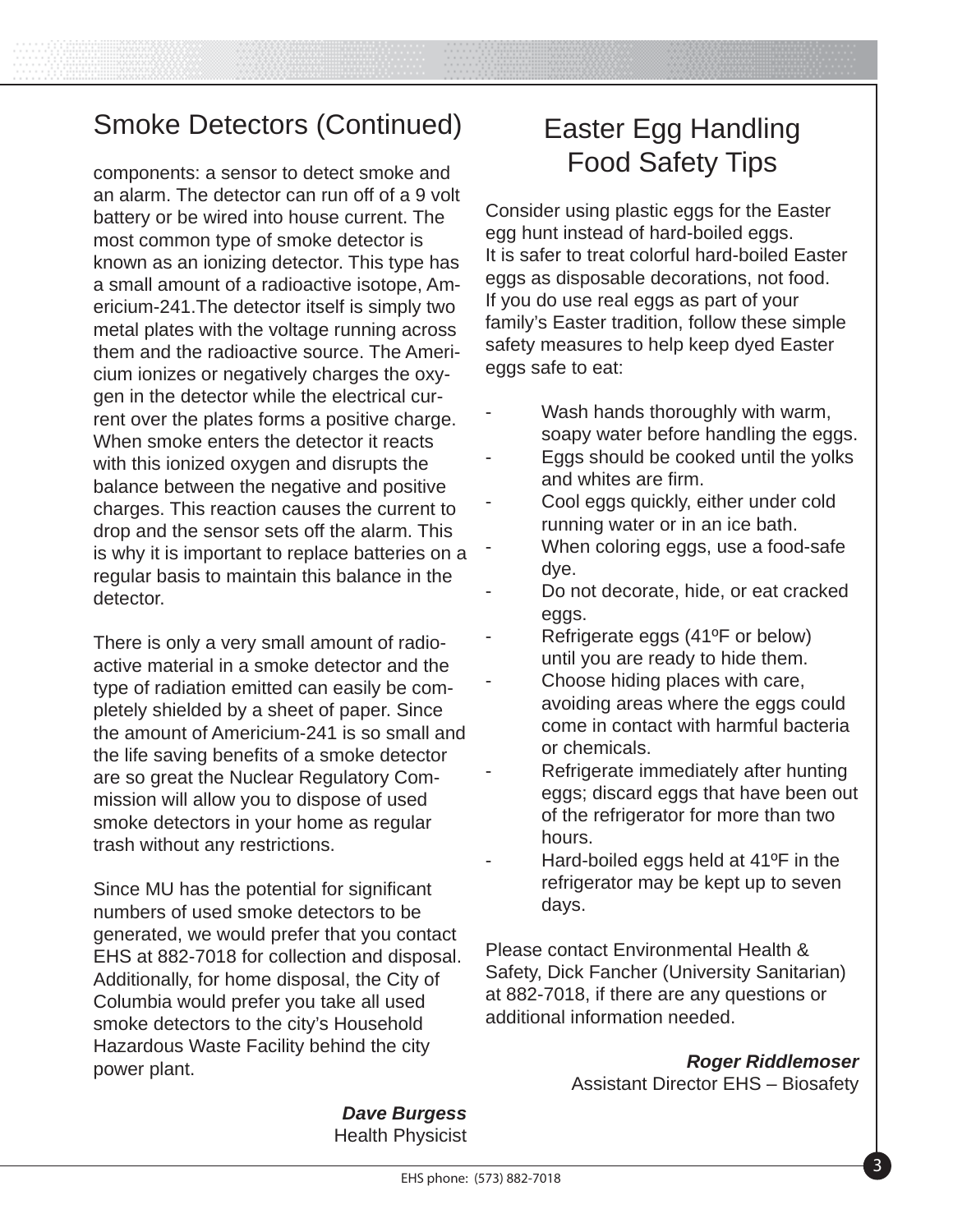#### Chemical Training Key to Services

Over the last several years, the Environmental Management Section of EHS has endeavored to overhaul and improve our programs. First was the reorganization of our 1990s internal structure to ensure campus users were receiving a consistent message regarding the management of chemical materials. Second was the "reboot" of our training program in an effort both to make sure workers had the current information, and that EHS had a current list of workers for each Registered User (RU).

EHS is moving forward again by tying RUrelated services to proper training. Beginning late in 2006, customers who visited the Resource Recovery Center to select free chemicals from our inventory of over 10,000 containers (http://ehs.missouri.edu/haz/recycling.html) found that we needed to know their name and their RU number. The reason is that we now do an immediate check to make sure workers have both current training and are associated with the RU. If the worker is trained, but not listed, we can update our records and the customer can still leave with the chemicals. However, if the customer has not been trained, the transaction cannot be completed and a trained worker will need to return for the chemicals.

We are instituting similar checks for certain grant proposals using chemicals that require approval from EHS; as part of our decision making process when workers request to have some work spaces evaluated for exemption from MU's Food/Drink policy (which in turn can only be granted in limited circumstances); and when requests are made for cost-sharing under our Safe Storage program (http://ehs.missouri.edu/chem/safestorage.html). Eventually, these types of checks may be included in our soon-to-belaunched web-based Pick Up Request Form (PURF) process.

As an RU, or as a worker, you may be interested in what you can do to avoid interruptions when requesting service from EHS:

1. Verify your training is current. Chemical workers must be trained at least once every three years. RUs currently only have an initial training requirement. You can check when you last took any EHS training, or register for a class, by logging onto our online system: http://mubsweb.missouri. edu/ehsweb/training/

2. If you are an RU, keep your worker list up to date with EHS. You can do this by providing a current list of workers (with employee ID numbers) to hazmat@missouri. edu or by simply returning the periodic update requests you receive from EMS.

And as always, if you have questions about any of our programs, don't hesitate to contact us at 882-3736 or via the email address above.

> *Roger Giles* Manager, Hazardous Material Services

# *Annual Severe Weather Drill*



The annual severe weather exercise will be held at approximately 1:30 p.m., Tuesday, March 13, 2007. For more information please see http://ehs.missouri.edu/other/er/ severe-weather.html (If you see this notice after the drill occurred, there is still value in reviewing the guidance on the above web page.)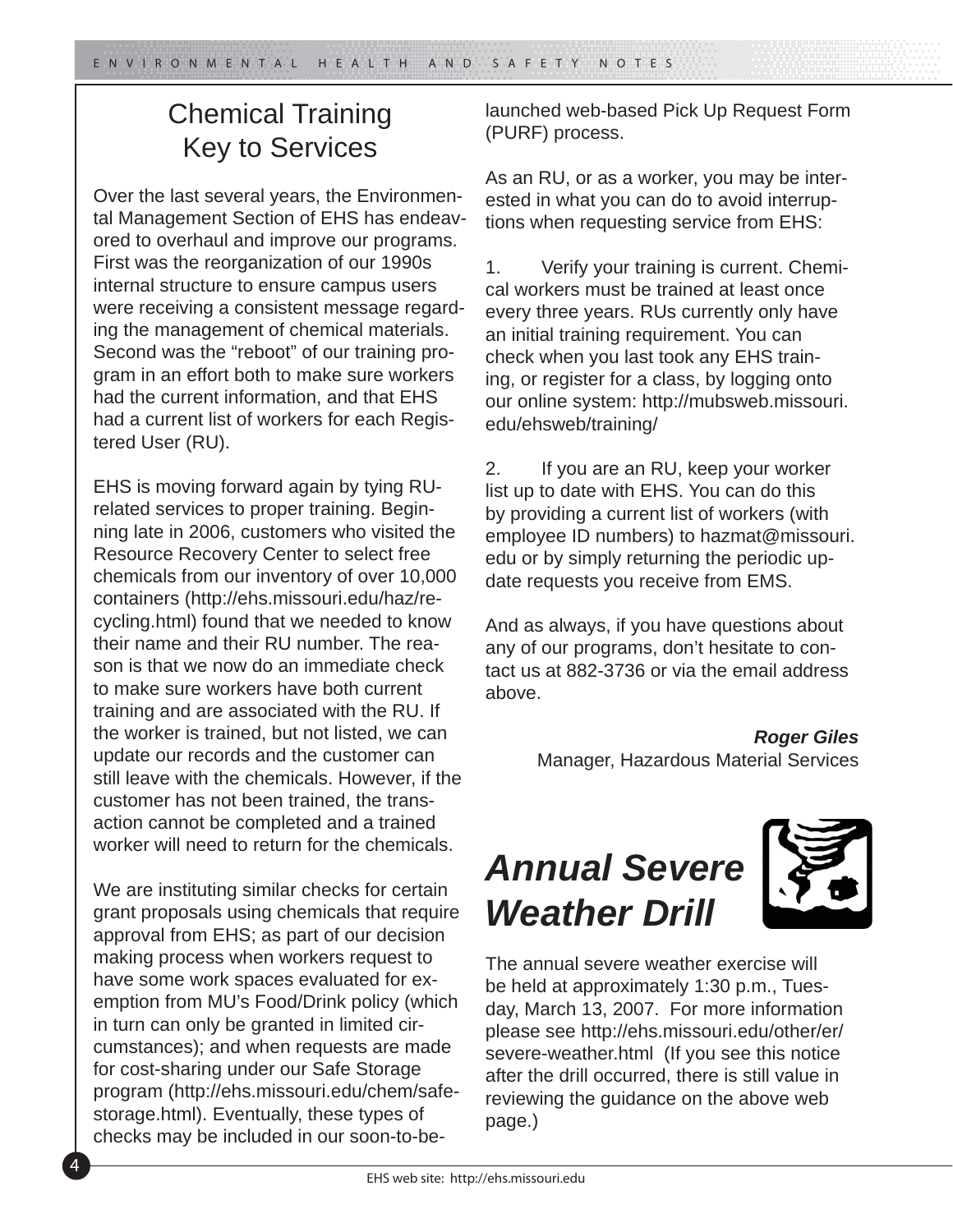### Spring Break Travel Safety

Many people travel during spring break. Such trips frequently involve large crowds, contact with strangers, and access to alcohol. It is important for you to be aware of your safety, as well as the safety of your friends. If you're planning a spring break vacation, here are some safety tips to remember to protect both yourself, family, friends, and your valuables.

First, prepare your home before going: turn on outdoor lights, install timers or motion lights, move valuables away from windows, ensure windows and doors are secure, and pull first floor curtains (but ensure curtains are left open on second level or higher which allows neighbors, police or campus security a good view into your home). Ensure sliding doors have a wooden dowel or stick in the sliding track. Let neighbors know that you're going away for a few days. Have your mechanic check your vehicle's fluids, belts, lights, battery, and tires. Additionally, arrange to hold your mail and newspaper until you return.

At the University, do not leave experiments unattended. Designate a contact person who is knowledgeable enough about your research or area to answer questions should they arise or an emergency takes place. Inform your department office who the contact person for your area is in your absence. Make sure all hazardous chemical, radiological, and biological items are secured.

If you're traveling by plane or bus, mark your luggage boldly with durable tags and place some brightly colored yarn/ribbon on the handle. If you must take items such as razors, scissors, other sharp articles, toiletries, or personal hygiene items, put them in your checked-in baggage (not carry-on). Keep at least two forms of government-issued

identification handy at all times (do not carry all your ID, money or credit cards in one place). If you are driving, bring a cell phone and place a flashlight, flares, first-aid kit and maps in the trunk. Stow all valuables out of sight and check the interior/exterior of the vehicle each time you get in. DO NOT DRIVE when you are sleepy, drowsy, or drinking alcohol.

Travel with someone or a group at all times, and let others know if you have any medical conditions, allergies, and alcohol limits prior to leaving your room. Note the location of fire exits, alarms, and fire extinguishers. Place all valuables in the hotel/motel safe deposit box. Do not answer the door without verifying who it is – check with hotel/motel management if necessary.

Food safety is also very important. Wash your hands often and well with soap and water or a disinfectant hand rub to help kill germs, especially before eating! Drink water or soft drinks only from sources you trust. Only eat food that has been cooked all the way through or fruits and vegetables that have been washed and peeled. Remember: boil it, cook it, peel it, or forget it. If visiting an area where you might get malaria make sure to take your medication before, during, and after your trip, as directed. If you might be bitten by insects (like mosquitoes or ticks) use insect repellent (bug spray) with up to 50% DEET. Make sure you know how to keep yourself from being injured while you travel. Refer to the article "Norovirus" in this newsletter for additional information on travel sickness/diarrhea.

Taking these easy steps will help keep your spring break safe and fun. Use http://travel. state.gov/travel/cis\_pa\_tw/safety/safety\_ 2836.html for additional Travel Safety Information.

> *Roger Riddlemoser* Assistant Director EHS – Biosafety